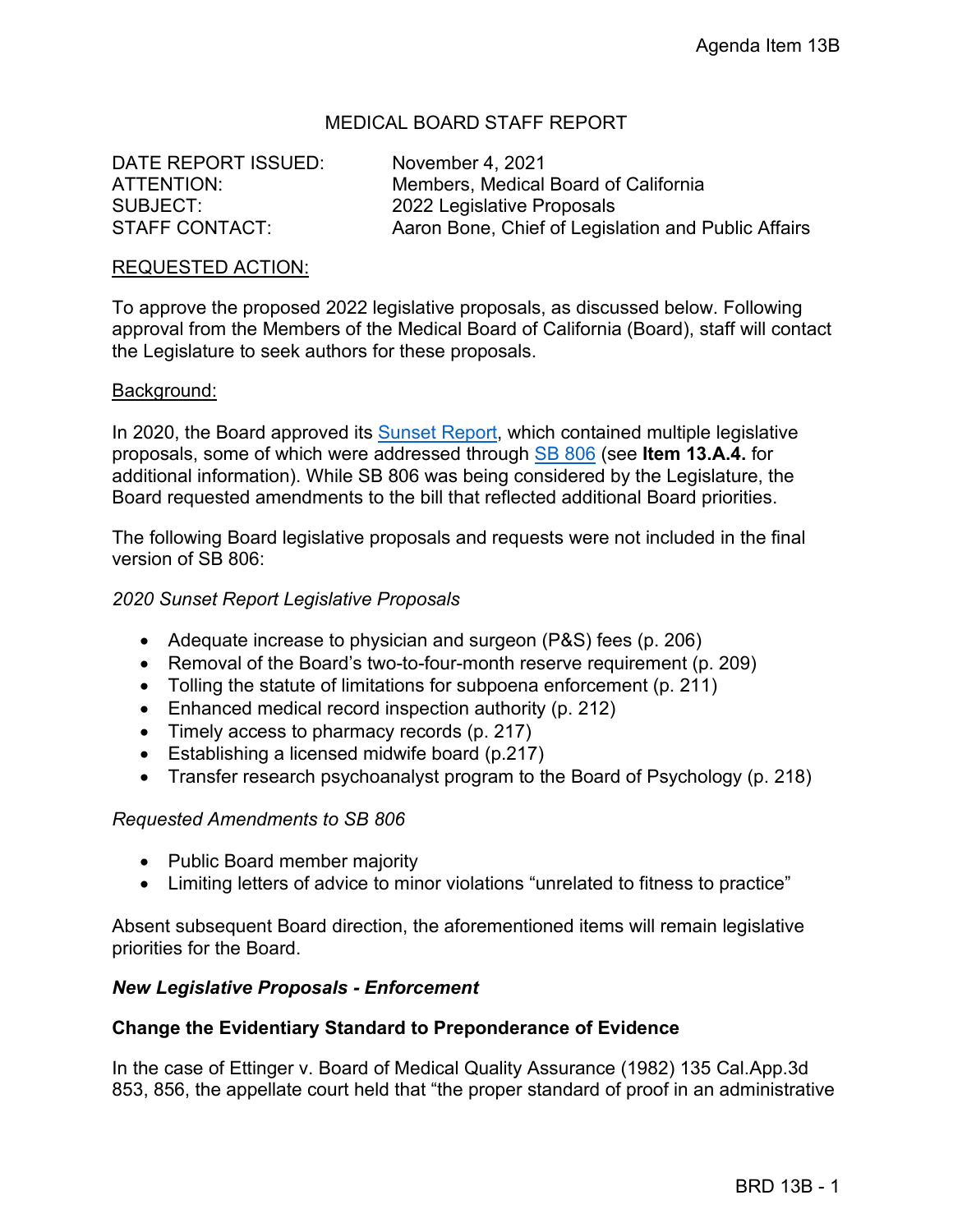hearing to revoke or suspend a doctor's license should be clear and convincing proof to a reasonable certainty and not a mere preponderance of the evidence."

Board staff have reviewed the burden of proof required in administrative cases against physicians in other states and United States territories and have learned that 41 allopathic medical boards generally apply the preponderance of the evidence standard to prove their cases in administrative hearings. Thus, by using the higher standard of proof of clear and convincing evidence, California is out of step with most other states, making it more difficult, time consuming, and expensive to prosecute administrative cases here. The Legislature can set forth the burden of proof in disciplinary proceedings via statute, thereby making the Ettinger decision moot.

Suggested change in statute: Add a section to the Medical Practice Act stating preponderance of evidence is the standard of proof for the Board's disciplinary matters.

## **Increase Wait Times for Disciplined Licensees to Petition the Board**

Pursuant to [Business and Professions Code \(BPC\) section 2307,](https://leginfo.legislature.ca.gov/faces/codes_displaySection.xhtml?sectionNum=2307.&lawCode=BPC) a disciplined licensee may petition the Board, under the following circumstances and timeframes:

- Revocation or surrender: After three years, may seek reinstatement of their license. In the revocation order, the Board may specify that a petition for reinstatement may be filed after two years.
	- o After one year, may seek reinstatement if the license revoked or surrendered due to mental or physical illness.
- Probation: After two years, a licensee may seek early termination of a probationary period of three years or more.
	- o After one year, may seek modification of a probation condition or termination of probation if the probationary period is less than three years.
- Repetitive Petitions: The Board may deny without hearing or argument any petition filed pursuant to BPC section 2307 within two years of the effective date of a decision related to a prior petition.

Whenever the Board receives a petition from a disciplined licensee, it must be evaluated by Board staff and the Attorney General's Office (AGO), as petitions are considered in a hearing before an administrative law judge, who writes a proposed decision. The associated legal and hearing expenses are born by the Board. For example, in Fiscal Year 2020-21, the Board spent more than \$155,000 for AGO services litigating petitions for reinstatement, which is only a portion of the Board's total costs pertaining to these petitions (and does not include other types of petitions received by the Board).

Since July 2013, the Board has granted approximately 46 percent of the petitions requesting reinstatement of a physician's license. In Fiscal Year 2018-19 (the most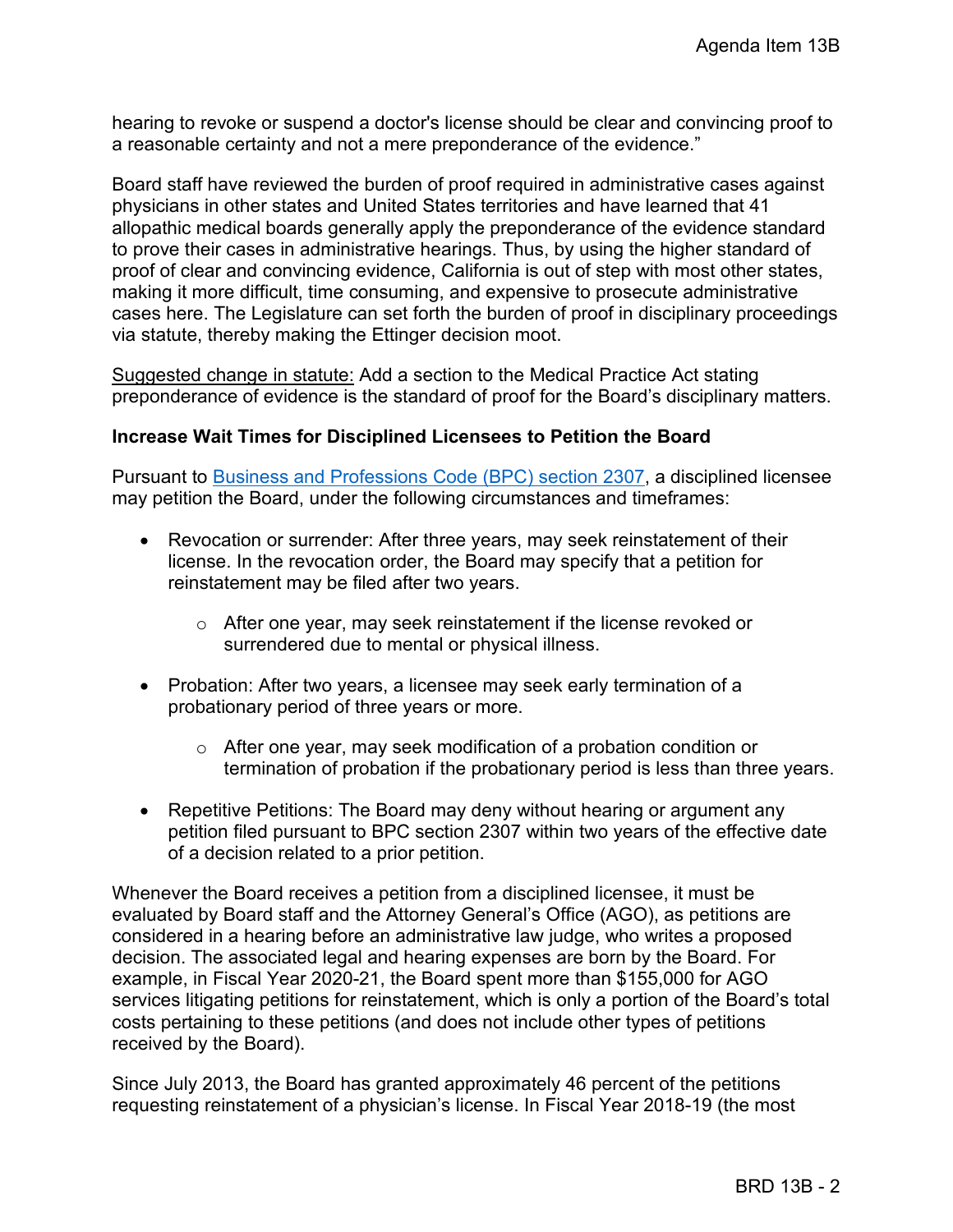recent year with no pending petitions), the Board granted approximately 52 percent of the petitions for termination of probation and none of the petitions for modification for probation.

#### Suggested change in statute**:**

Option 1 – Considering the low petition approval rate and the associated costs, staff propose amending BPC section 2307, as follows:

- Revocation or surrender: After three *five* years, may seek reinstatement of their license. In the revocation order, the Board may specify that a petition for reinstatement may be filed after two *three* years.
	- $\circ$  Eliminate the option to petition after one year if the license was revoked or surrendered due to mental or physical illness.
- Probation: After two years, *or after more than half their probation term has elapsed, whichever is greater,* a licensee may seek early termination of probation.
	- o Provide for the automatic rejection of a petition for early termination of probation if the Board files a petition to revoke probation while the petition is pending.
- Repetitive Petitions: The Board may deny without hearing or argument any petition filed pursuant to BPC section 2307 within two *three* years of the effective date of a decision related to a prior petition.

Option 2 – Add a section to the Medical Practice Act that authorizes the Board to establish an application fee for petitioners, not to exceed the Board's reasonable costs to process and adjudicate petitions for reinstatement, early termination of probation, or modification of probation.

#### **Require Earlier Exchange of Expert Testimony Information**

The use of expert testimony is foundational in disciplinary proceedings. Experts retained by the Board and licensees under investigation may conflict with one another, which may lead to a hearing before an administrative law judge. BPC section 2334 requires the Board and counsel for the licensee to exchange the following information related to expert testimony no later than 30 calendar days prior to the originally scheduled hearing date:

- A curriculum vitae setting forth the qualifications of the expert.
- A complete expert witness report, which must include the following:
	- $\circ$  A complete statement of all opinions the expert will express and the bases and reasons for each opinion.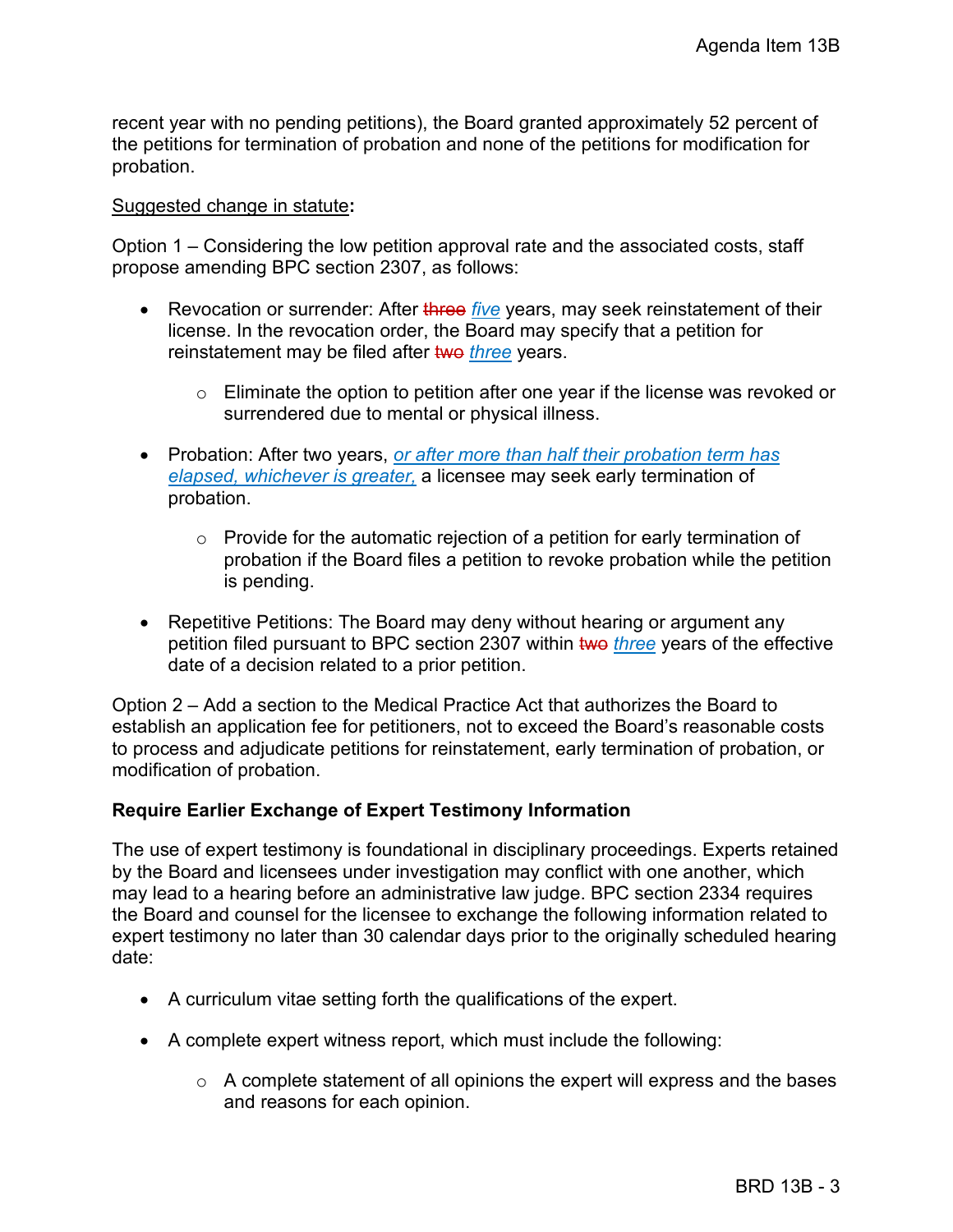- $\circ$  The facts or data considered by the expert in forming the opinions.
- o Any exhibits that will be used to summarize or support the opinions.
- A representation that the expert has agreed to testify at the hearing.
- A statement of the expert's hourly and daily fee for providing testimony and for consulting with the party who retained their services.

Suggested change in statute: Depending upon the complexity of the case or other factors, 30 days may not be sufficient time to review this information and prepare for a hearing. Therefore, staff propose amending BPC section 2334 to require the exchange of this information no later than 90 calendar days prior to the first hearing. This change is expected to support the timely resolution of cases by reducing the number of delayed hearings, which may occur when counsel (for either side) requires more time to review expert witness reports.

#### **Mandate Additional Reports to the Board Regarding Physician Misconduct**

Current law<sup>[1](#page-3-0)</sup> generally requires the filing of a report with the Board when a peer review body takes, or recommends, certain actions (e.g., change in staff privileges, termination of employment) against a P&S due to a "medical disciplinary cause or reason $^{2}$  $^{2}$  $^{2}$ " or other unprofessional conduct.

On June 18, 2018, the California State Senate Committee on Business, Professions, and Economic Development held a hearing entitled ["Sexual Misconduct Reporting in the](https://sbp.senate.ca.gov/sites/sbp.senate.ca.gov/files/Agenda%206-18-18.pdf)  [Medical Profession: Missed Opportunities to Protect Patients.](https://sbp.senate.ca.gov/sites/sbp.senate.ca.gov/files/Agenda%206-18-18.pdf)" Among other speakers, the committee heard testimony from a representative of the University of Southern California (USC) regarding the termination of the employment of George Tyndall, a former obstetrician and gynecologist at USC. The USC representative indicated that Tyndall was terminated from employment via a human resources process, rather than one that involved a peer review body. Therefore, USC had no obligation to report this termination to the Board. In September 2019, Tyndall surrendered his license to the Board, following the filing of an accusation involving sexual misconduct.

In 2019, the Legislature added BPC section 805.8, which mandates reporting, to the appropriate licensing entity, of patient (or their representative) complaints made to a health care facility or postsecondary educational institution that allege sexual misconduct by a healing arts licensee.

<span id="page-3-1"></span><span id="page-3-0"></span><sup>&</sup>lt;sup>1</sup> See BPC sections <u>805</u> and <u>805.01</u>.<br><sup>2</sup> Definition: that aspect of a licensee's competence or professional conduct that is reasonably likely to be detrimental to patient safety or to the delivery of patient care.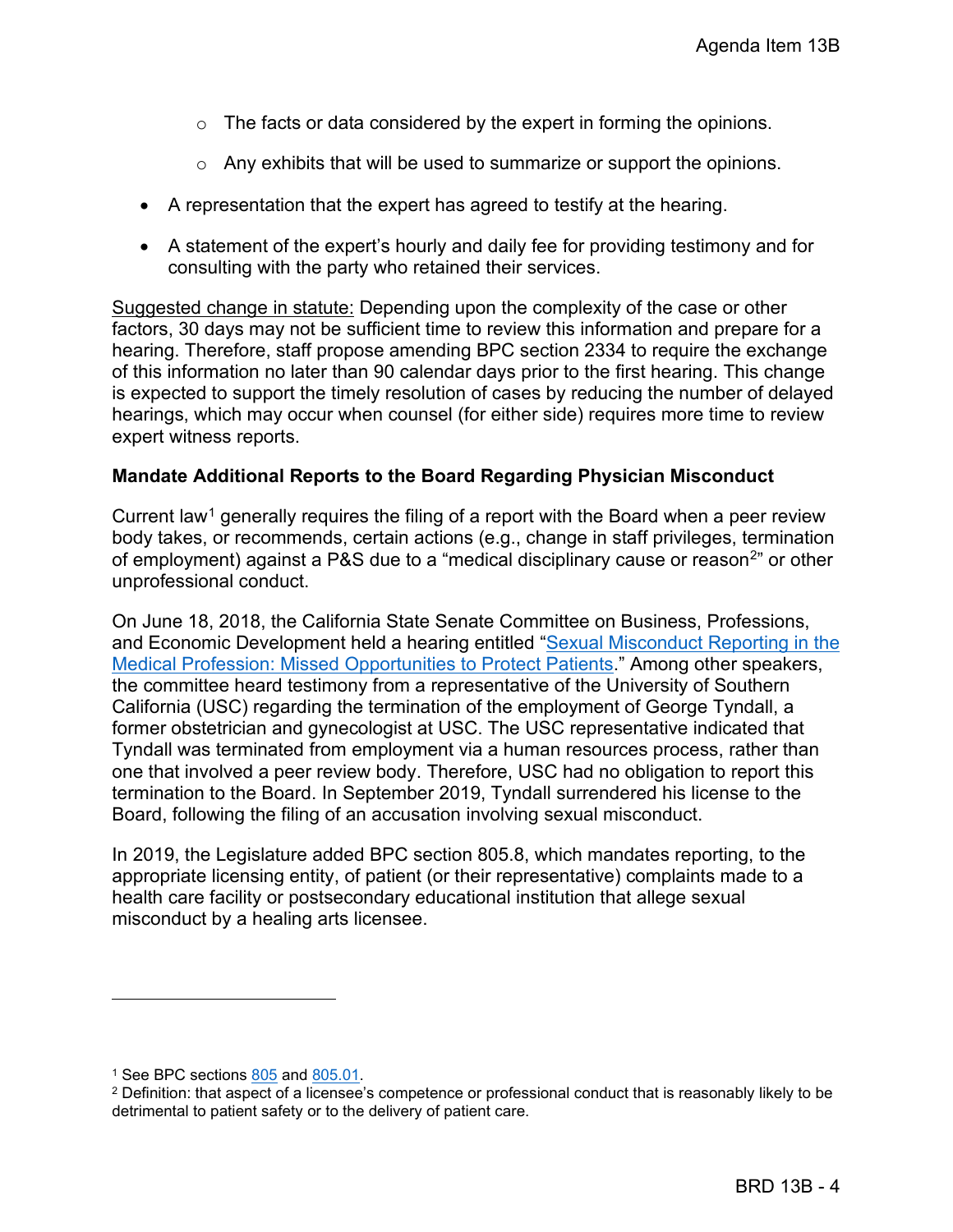These sections include substantial penalties for failure to meet the relevant reporting requirements. Taken together, these mandatory reports provide helpful, albeit incomplete reporting obligations to the Board regarding potential unprofessional conduct of licensees.

#### Suggested changes in statute:

- First, amend BPC section 805.8 to clarify that medical groups, health insurance providers, health care service plan providers, and locum tenens agencies are required to report complaints of alleged sexual misconduct to the appropriate licensing entity. This proposal would include additional health care organizations involved in the coordination and delivery of health care and that may become aware of alleged sexual misconduct.
- Second, add or amend a statute to require any organization that employs a P&S to report to the Board any employment-related discipline imposed (up to and including termination) due to a medical disciplinary cause or reason.
	- $\circ$  Similarly, require any organization that contracts with a P&S, or other organization (e.g., medical group or locum tenens provider) that provides P&S services, to report to the Board when a P&S is dismissed from service, or the contract is terminated, due to a medical disciplinary cause or reason.

## **Require Patient Records to be Retained a Minimum of Seven Years**

BPC section 2266 requires a P&S to maintain adequate and accurate records relating to the provision of services to their patients. In essence, this requires a P&S to maintain records for a length of time that corresponds to the standard of care, rather than for a specific time.

BPC section 2230.5 generally requires the Board to file an accusation against a licensee within three years after the Board becomes aware of the alleged act or omission or seven years of when the alleged act or omission occurred, whichever is sooner.

Suggested change in statute: Amend BPC section 2266 to require that adequate and accurate records be maintained for at least a seven-year period after the last date of service to a patient.

## **Provide Access to Personal Records Contained within MBC Enforcement Files**

The law generally provides that the Board's enforcement files (including records and data gathered during an investigation) are confidential and may not be released to the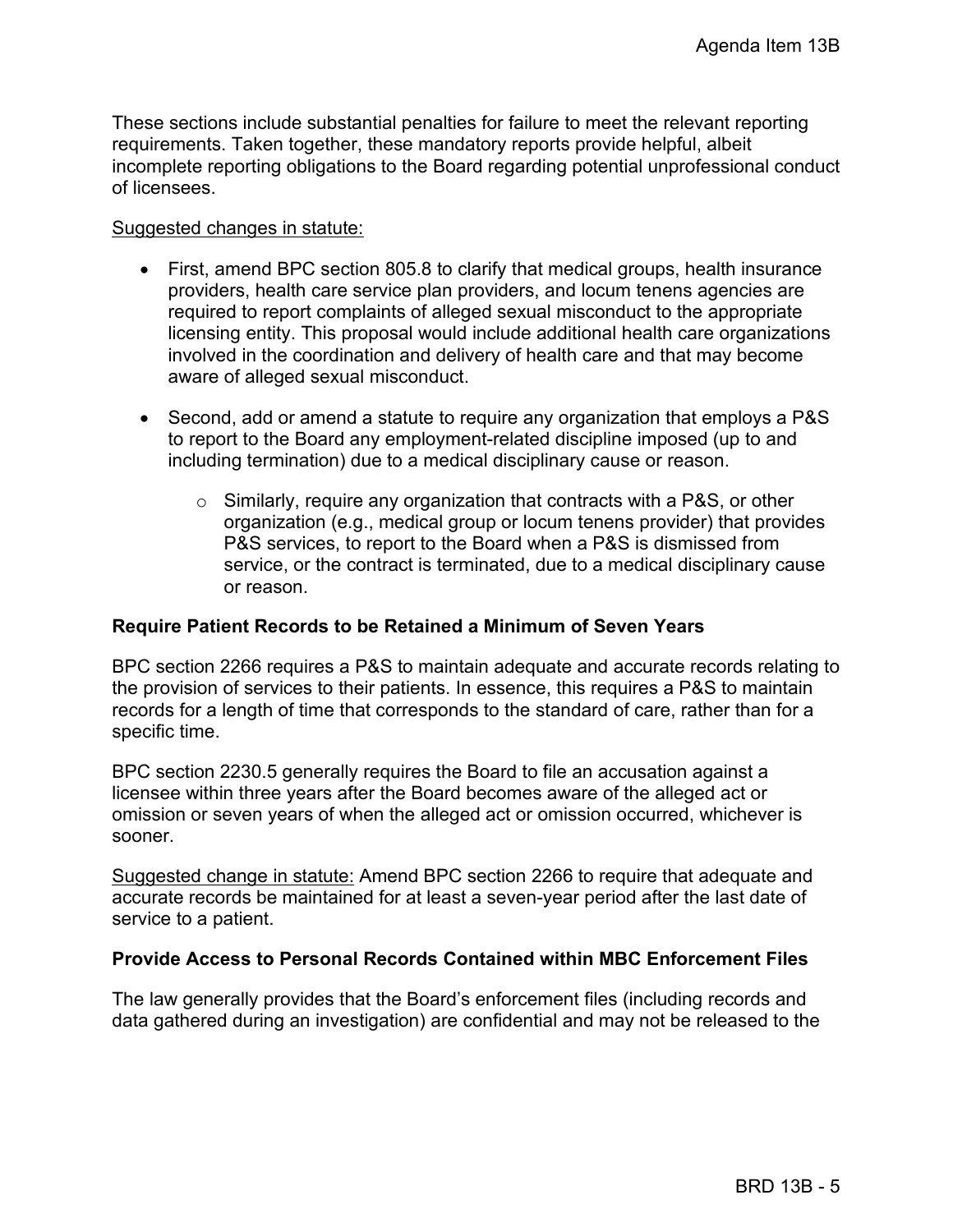public. Despite this requirement, the law states that the Board shall publish accusations, disciplinary orders, and other information<sup>[3](#page-5-0)</sup> about its licensees on the Board's website.

From time-to-time, the Board receives requests from consumers seeking a copy of their medical records, and related personal information, obtained by the Board during an investigation. The Board produces copies of documents exchanged between the consumer and the Board, but not documents that the Board obtained from other sources as part of the investigation.

Suggested change in statute: Amend BPC section 800 (c) to authorize the Board to provide to a consumer a copy of their personal records obtained during a board investigation, and maintained in the Board's central, investigative, or disciplinary file, within 30 days upon request after paying an appropriate fee, if any, for duplication of the records. The amended statute would refer to the definitions of "consumer" and "personal records" as set forth in [Code of Civil Procedure section 1985.3,](https://leginfo.legislature.ca.gov/faces/codes_displaySection.xhtml?sectionNum=1985.3.&lawCode=CCP) subdivision (a).

## *New Legislative Proposals – Licensing*

In the final days of the Legislature's session and following the approval of SB 806, staff have identified certain matters the Board may wish to clarify through subsequent legislation:

- Clarify that P&S applicants are not limited to attending postgraduate training (PGT) in California[4](#page-5-1).
- Clarify that P&S applicants who obtained some PGT training in another state or Canada and are accepted into a PGT program in California must obtain their license within 90 days of beginning their program, regardless of where they attended medical school<sup>[5](#page-5-2)</sup>.
- Clarify that the Board may grant a one-time, 60-day extension of the initial expiration date for a P&S licensee. This would facilitate the initial license renewal process when the licensee must show satisfactory evidence of the completion of 36 months of PGT.
- Clarify the following requirements for P&S applicants who participated in an oral and maxillofacial surgery training program $6$ [:](#page-5-3)

<span id="page-5-1"></span><span id="page-5-0"></span>

<sup>&</sup>lt;sup>3</sup> [See BPC section 2027.](https://leginfo.legislature.ca.gov/faces/codes_displaySection.xhtml?sectionNum=2027.&lawCode=BPC)<br>
<sup>4</sup> [See BPC section 2096\(a\) and \(c\), as amended by SB 806.](https://leginfo.legislature.ca.gov/faces/billNavClient.xhtml?bill_id=202120220SB806)<br>
<sup>5</sup> [See BPC section 2096\(c\), as amended by SB 806.](https://leginfo.legislature.ca.gov/faces/billNavClient.xhtml?bill_id=202120220SB806)<br>
<sup>6</sup> See BPC section 2096(c), as amended by SB 806.

<span id="page-5-2"></span>

<span id="page-5-3"></span>